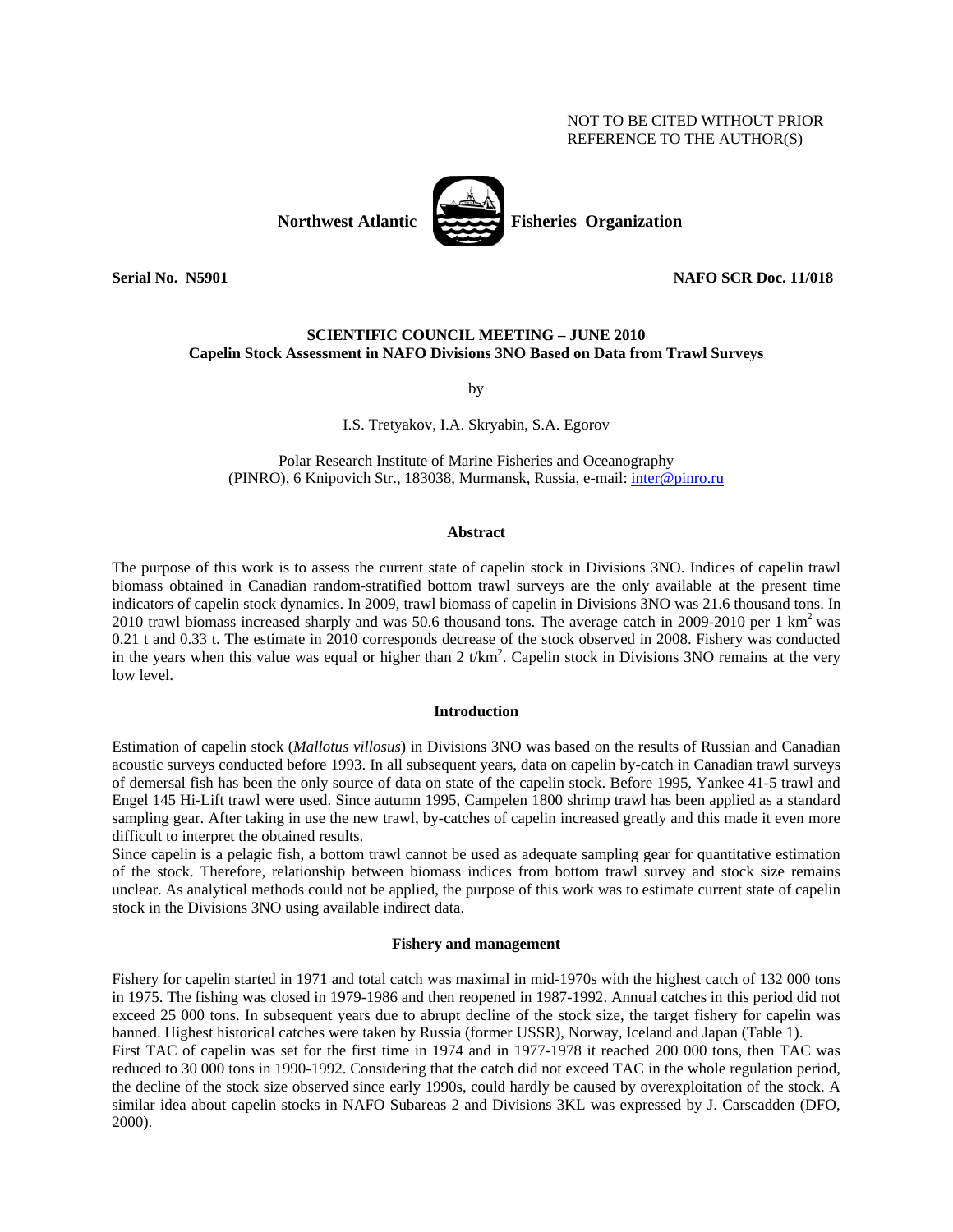Because of dramatic decline of the capelin stock size since 1993, the ban on target fishery for capelin was imposed as a regulation measure.

#### **Research surveys**

1) Acoustic surveys of capelin stock in Divisions 3NO were conducted by the USSR/Russia in 1975-1994 and Canada in 1981-1992.

2) Canadian Spring bottom trawl surveys in 1995-2010.

# **Biological characteristics**

Compared to the previous survey, when one modal class of 15 cm was expressed in the length composition of capelin, in 2010 a length of the modal class was lower and amounted only 14 cm (Fig. 1). Proportion of males and females in 2010 was 0.4 and 0.5 correspondingly. A number of juveniles increased and constituted about 0.1 % (Fig. 2). Relationships between capelin length and weight (Fig. 3), obtained with the use of GLM procedure have shown increase of the average weight according with 3 previous years.

## **Stock assessment**

*Stock assessment based on acoustic survey data* 

Acoustic surveys of the capelin stock in Divisions 3NO were conducted by the USSR/Russia in 1975-1994 and Canada in 1981-1992. Now, it is difficult to compare the results of these surveys since some Russian assessments were merged for Divisions 3LNO. However, both surveys showed that maximum stock size was registered in 1988 and then an abrupt decline was observed after 1990 (Table 2). Despite the collapse of the stock registered by surveys conducted in Divisions 3 LNO, TAC remained at the same level of 30 000 tons in 2 years.

In recent years, STACFIS several times has advised to conduct investigations of capelin stock in Division 3NO by means of trawl-acoustic surveys to allow comparison with historical time series. However, this advice was not followed.

### *Indices of capelin biomass according to the data from Canadian spring surveys*

Indices of the capelin biomass obtained by Canadian random-stratified bottom surveys are the only available at the present time indicators of capelin byomass dynamics. Since autumn 1995, Campelen 1800 shrimp trawl has been used as a standard sampling gear instead of Engel 145 Hi-Lift trawl and the catch rate of Campelen trawl for capelin appeared to be much higher (Lilly and Simpson, 2000).

The applicability of biomass indices obtained by Campelen trawl for the capelin stock assessment was studied by identification of a relationship between trawl and acoustic biomasses of capelin in Division 3L obtained in 1999- 2004 (Gorchinsky and Golovanov, 2005).

In 1996-2008, trawl biomass of capelin in Divisions 3NO varied greatly from 3.9 to 114.6 thousand tons (Fig. 4). In 2009-2010, trawl biomass sharply decreased and was 21.6 and 50.7 thousand tons correspondingly.

Based on the results of classification average catches per  $1 \text{ km}^2$  in 1990-2004, the estimate in 2005 corresponds to the lowest level of the stock observed in the period since 1996. In 2010, the average catch per  $1 \text{km}^2$  obtained by bootstrapping of values of actual catches, slightly increased in comparison with 2009 and constituted 0.33 t/km<sup>2</sup> (Fig. 5). Fishing was conducted in the years when this parameter exceeded or was approximately close to 2  $t/km<sup>2</sup>$ 

The results of assessment show that the capelin stock in Division 3NO remains in depressive state (Shibanov et al.2002; Gorchinsky 2003, 2004; Gorchinsky and Golovanov, 2005; Golovanov and Gorchinsky, 2006). Results of analysis of the capelin stock status in 2010 give grounds for extention of the Scientific Council advice about the ban on target fishery for capelin in 2011-2012. A more precise estimation of the stock will be possible if trawl-acoustic surveys are resumed.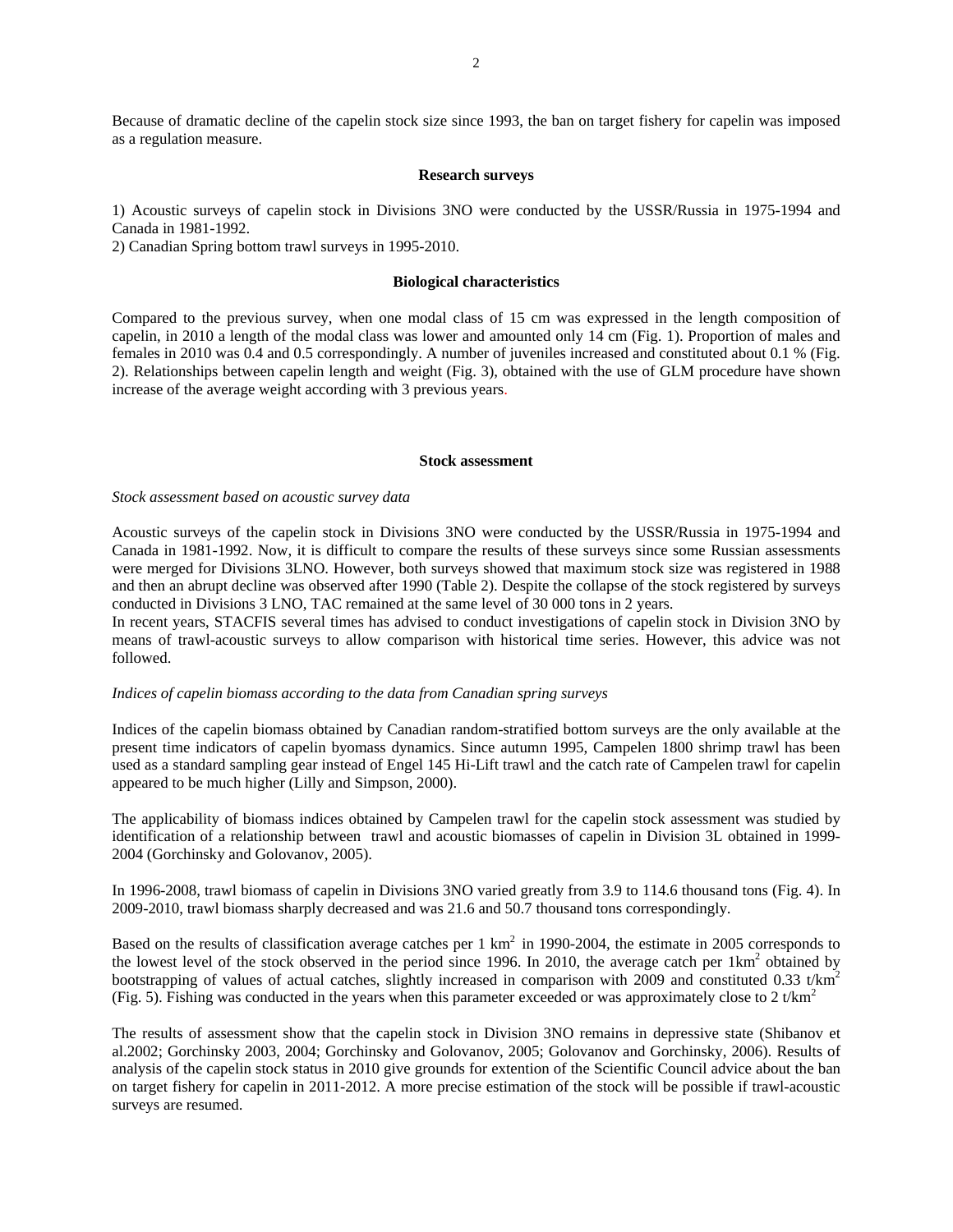### *Distribution of capelin stock*

In 2010 capelin stock distributed mainly in 3N Division. The characteristic pattern of the distribution was that in odd years main aggregations as a rule occurred on the slopes of the bank and in even years fish mostly concentrated in the central shallow part of the bank (Fig. 6).

# **Acknowledgments**

We would like to express our gratitude to F. K. Mowbray from Department of Fisheries and Oceans, St. John's, Canada for data of Canadian scientists collected in trawl surveys and cooperation on this report.

# **References**

ANON. 2000. DFO 2000. Capelin in Subarea 2+Div. 3KL Update. DFO Science Stock Status Report B2-02 (2001). 5 p.

CARSCADDEN, J. 1986. The Southeast Shoal (Div. 3NO) capelin stock. NAFO SCR Doc. 86/53. 7p.

DOUBLEDAY, W. G. (ed.). 1981. Manual on groundfish surveys in the Northwest Atlantic. NAFO Sci. Coun. Studies 2. P. 7-55.

GORCHINSKY, K. V. 2003. Using Trawlable Biomass Data from Canadian Bottom Trawl Survey in Spring 2002 to estimate Capelin State of the Stock on the Grand Bank. NAFO SCR Doc. 03/37.6 p.

GORCHINSKY, K. V. 2004. 2004. Update on Capelin Stock Status in Divisions 3NO. NAFO SCR Doc. 04/17. 5 p.

GORCHINSKY, K. V. and GOLOVANOV, S. E. 2005. State of Capelin Stock in NAFO Divisions 3NO Based on

Data from Trawl Surveys. NAFO SCR Doc. 05/17. 9 p.

GOLOVANOV, S. E., and K. V. GORCHINSKY. 2006. Updated State of Capelin Stock in NAFO Divisions 3NO Based on Data from Trawl Surveys. NAFO SCR Doc. 06/06. 7 p.

LILLY, G. R. 1999. By-catches of capelin during spring and autumn bottom-trawl surveys in Divisions 2J3KL in 1998. In: Capelin in SA2 + Div. 3KL. Edited by Anon. CSAS Res. Doc. 99/206. P. 83-111.

LILLY, G. R. AND M. SIMPSON. 2000. Distribution and biomass of capelin, Arctic cod and sand lance on the Northeast Newfoundland Shelf and Grand Bank as deduced from bottom trawl surveys. DFO Can. Stock Assess. Sec. Res. Doc., 91. P. 1-40.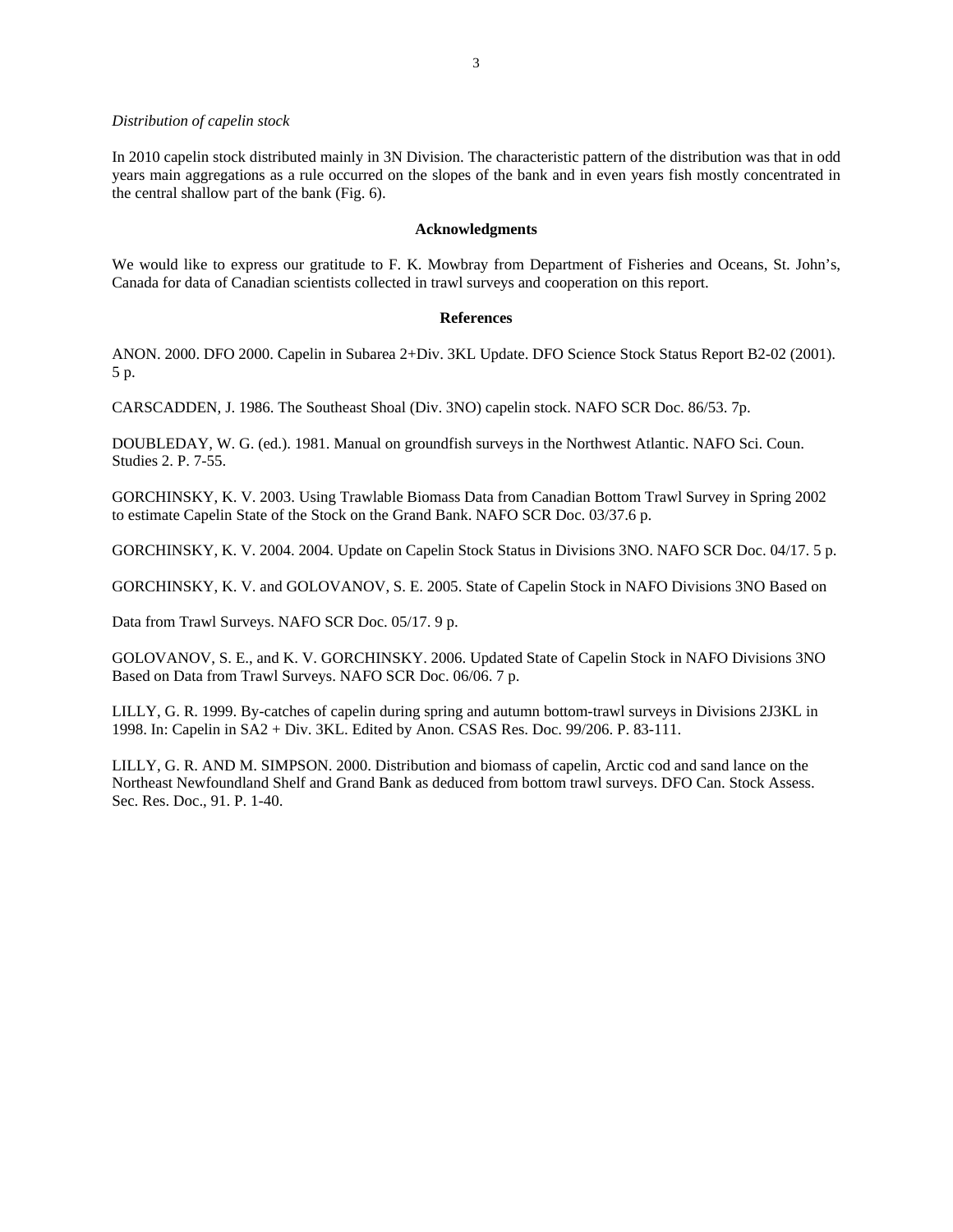| Year         | <b>BGR</b> | CAN   | <b>CUB</b> | <b>DDR</b> | <b>ISL</b> | <b>IRL</b> | <b>JPN</b> | <b>NOR</b> | <b>POL</b>     | E/PRT | <b>ROM</b>     | E/ESP | <b>RUS</b> | Total       | <b>TAC</b>          |
|--------------|------------|-------|------------|------------|------------|------------|------------|------------|----------------|-------|----------------|-------|------------|-------------|---------------------|
| 1970         |            |       |            |            |            |            |            |            |                |       |                |       |            | $\pmb{0}$   |                     |
| 1971         |            |       |            |            |            |            |            |            |                |       |                |       | 750        | 750         |                     |
| 1972         | 166        |       |            |            |            |            |            |            |                |       |                |       | 20598      | 20764       |                     |
| 1973         |            | 1658  |            |            |            |            |            | 41293      | 203            |       |                |       | 83721      | 126875      |                     |
| 1974         |            | 3698  |            |            |            |            |            | 43682      |                | 500   |                | 4016  | 48855      | 100751      | 148000              |
| 1975         |            |       |            |            | 15814      |            | 2734       | 37477      | 4306           |       |                | 3748  | 67704      | 131783      | 180000              |
| 1976         | 311        | 5233  |            |            | 8839       | 230        | 5007       | 23178      | 3778           |       |                |       | 63610      | 110186      | 180000              |
| 1977         |            | 36    | 700        |            | 2994       |            | 3746       | 21499      | 401            |       |                |       | 17322      | 46698       | 200000              |
| 1978         |            |       |            | 56         | 116        |            | 665        | 4237       | $\overline{7}$ |       | $\overline{7}$ |       | 119        | 5207        | 200000              |
| 1979         |            |       |            |            |            |            |            |            |                |       |                |       |            | $\pmb{0}$   | $\pmb{0}$           |
| 1980         |            |       |            |            |            |            |            |            |                |       |                |       |            | $\pmb{0}$   | $\mathsf 0$         |
| 1981         |            |       |            |            |            |            |            |            |                |       |                |       |            | $\pmb{0}$   | $\mathsf 0$         |
| 1982         |            |       |            |            |            |            |            |            |                |       |                |       |            | $\pmb{0}$   | $\mathsf 0$         |
| 1983         |            |       |            |            |            |            |            |            |                |       |                |       |            | $\pmb{0}$   | $\mathbf 0$         |
| 1984         |            |       |            |            |            |            |            |            |                |       |                |       |            | $\pmb{0}$   | $\pmb{0}$           |
| 1985         |            |       | 3          |            |            |            |            |            |                |       |                |       |            | 3           | $\mathbf 0$         |
| 1986         |            |       |            |            |            |            |            |            |                |       |                |       |            | $\pmb{0}$   | $\mathbf 0$         |
| 1987         |            |       |            |            |            |            | 793        |            |                |       |                |       | 14         | 807         | 10000               |
| 1988         |            |       |            |            |            |            | 1395       | 1094       |                |       |                |       | 4738       | 7227        | 15000               |
| 1989         |            |       |            |            |            |            | 2222       | 4085       |                |       |                |       | 3189       | 9496        | 28000               |
| 1990         |            |       | 85         |            |            |            | 2054       | 8415       |                |       |                |       | 14076      | 24630       | 30000               |
| 1991         |            |       | 118        |            |            |            |            |            |                |       |                |       |            | 118         | 30000               |
| 1992         |            |       | 65         |            |            |            |            |            |                |       |                |       |            | 65          | 30000               |
| 1993         |            |       | 3          |            |            |            |            |            |                |       |                |       |            | $\mathbf 3$ | $\bf{0}$            |
| 1994         |            |       |            |            |            |            |            |            |                |       |                |       |            | $\pmb{0}$   | $\mathbf 0$         |
| 1995         |            |       |            |            |            |            |            |            |                |       |                |       |            | $\pmb{0}$   | $\mathbf 0$         |
| 1996         |            |       |            |            |            |            |            |            |                |       |                |       |            | $\pmb{0}$   | $\mathbf 0$         |
| 1997         |            |       |            |            |            |            |            |            |                |       |                |       |            | $\pmb{0}$   | $\mathbf 0$         |
| 1998         |            |       |            |            |            |            |            |            |                |       |                |       |            | $\pmb{0}$   | $\overline{0}$      |
| 1999         |            |       |            |            |            |            |            |            |                |       |                |       |            | $\pmb{0}$   | $\mathbf 0$         |
| 2000         |            |       |            |            |            |            |            |            |                |       |                |       |            | $\pmb{0}$   | $\pmb{0}$           |
| 2001         |            |       |            |            |            |            |            |            |                |       |                |       |            | $\pmb{0}$   | $\mathsf 0$         |
| 2002         |            |       |            |            |            |            |            |            |                |       |                |       |            | 0           | $\mathbf 0$         |
| 2003         |            |       |            |            |            |            |            |            |                |       |                |       |            | 0           | $\mathbf 0$         |
| 2004         |            |       |            |            |            |            |            |            |                |       |                |       |            | 0           | 0                   |
| 2005         |            |       |            |            |            |            |            |            |                |       |                |       |            | $\pmb{0}$   | $\mathsf{O}\xspace$ |
| 2006         |            |       |            |            |            |            |            |            |                |       |                |       |            | $\pmb{0}$   | 0                   |
| 2007         |            |       |            |            |            |            |            |            |                |       |                |       |            | $\pmb{0}$   | $\pmb{0}$           |
| 2008         |            |       |            |            |            |            |            |            |                |       |                |       |            | $\pmb{0}$   | $\pmb{0}$           |
| 2009         |            |       |            |            |            |            |            |            |                |       |                |       |            | 0           | $\pmb{0}$           |
| 2010         |            |       |            |            |            |            |            |            |                |       |                |       |            | 0           | $\mathsf{O}\xspace$ |
| <b>Total</b> | 477        | 10625 | 974        | 56         | 27763      | 230        | 18616      | 184960     | 8695           | 500   | $\overline{7}$ | 7764  | 324696     | 585363      |                     |

TABLE 1. Nominal catch and TAC of capelin in NAFO Divisions 3NO (tons)

Note: TACs in 1974-1978 are merged for NAFO Div. 3LNO.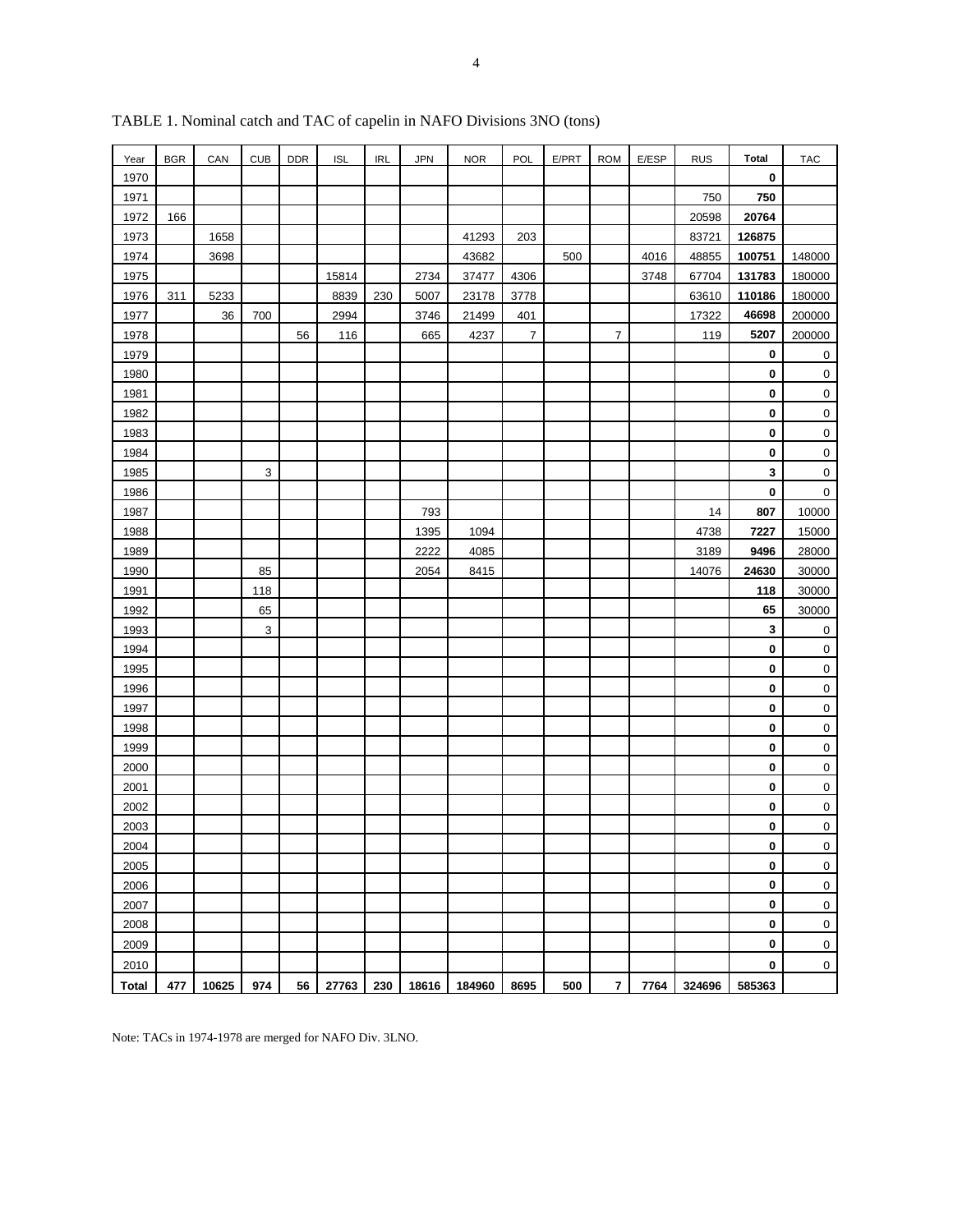|      | USSR  |         |      | <b>USSR</b> |         |
|------|-------|---------|------|-------------|---------|
| Year | 3LNO  | CAN 3NO | Year | 3LNO        | CAN 3NO |
| 1975 | 1050* |         | 1985 | 2200        | 212     |
| 1976 | 685*  |         | 1986 | 1491        | 494     |
| 1977 | 1000* |         | 1987 | 2161        | 229     |
| 1978 | 310   |         | 1988 | 3900        | 561     |
| 1979 | 483   |         | 1989 | 2455        | 28      |
| 1980 | 0     |         | 1990 | 3752        |         |
| 1981 | 109   | 223     | 1991 | 118         |         |
| 1982 |       | 419     | 1992 |             | 4       |
| 1983 | 346   | 219     | 1993 | 315         |         |
| 1984 | 2880  | 85      | 1994 | 83          |         |
|      |       |         |      |             |         |

TABLE 2. Estimate of capelin stock according to the data of Russian and Canadian acoustic survey in 1975-1994 (thousand tons)

\* biomass of mature capelin in Divisions 3NO.



Fig. 1. 3NO capelin length series from spring surveys in 2010

.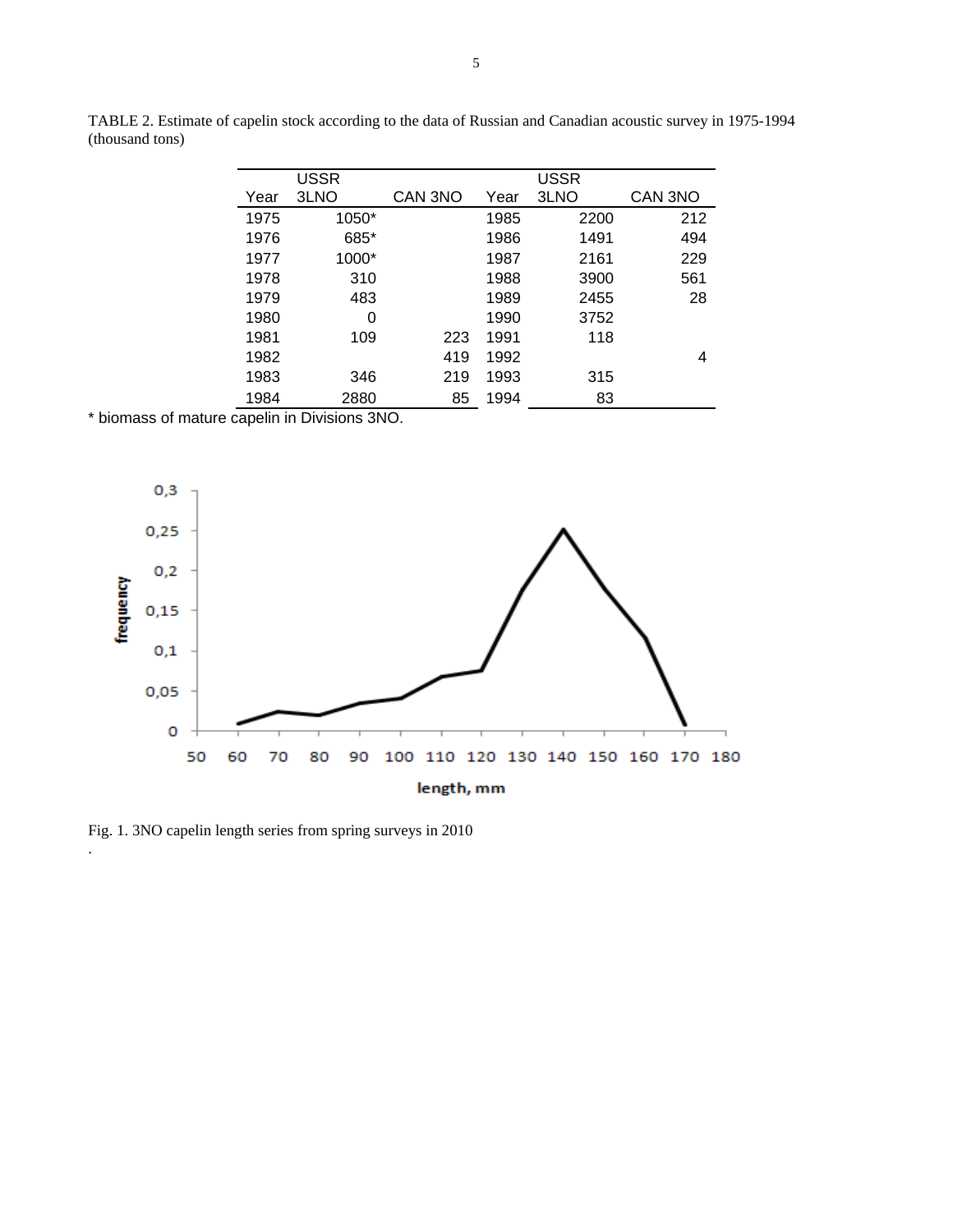

Fig. 2. Length composition of capelin on the spring survey data in 2010



Fig. 3. 3NO capelin length-weight relationship in 2010.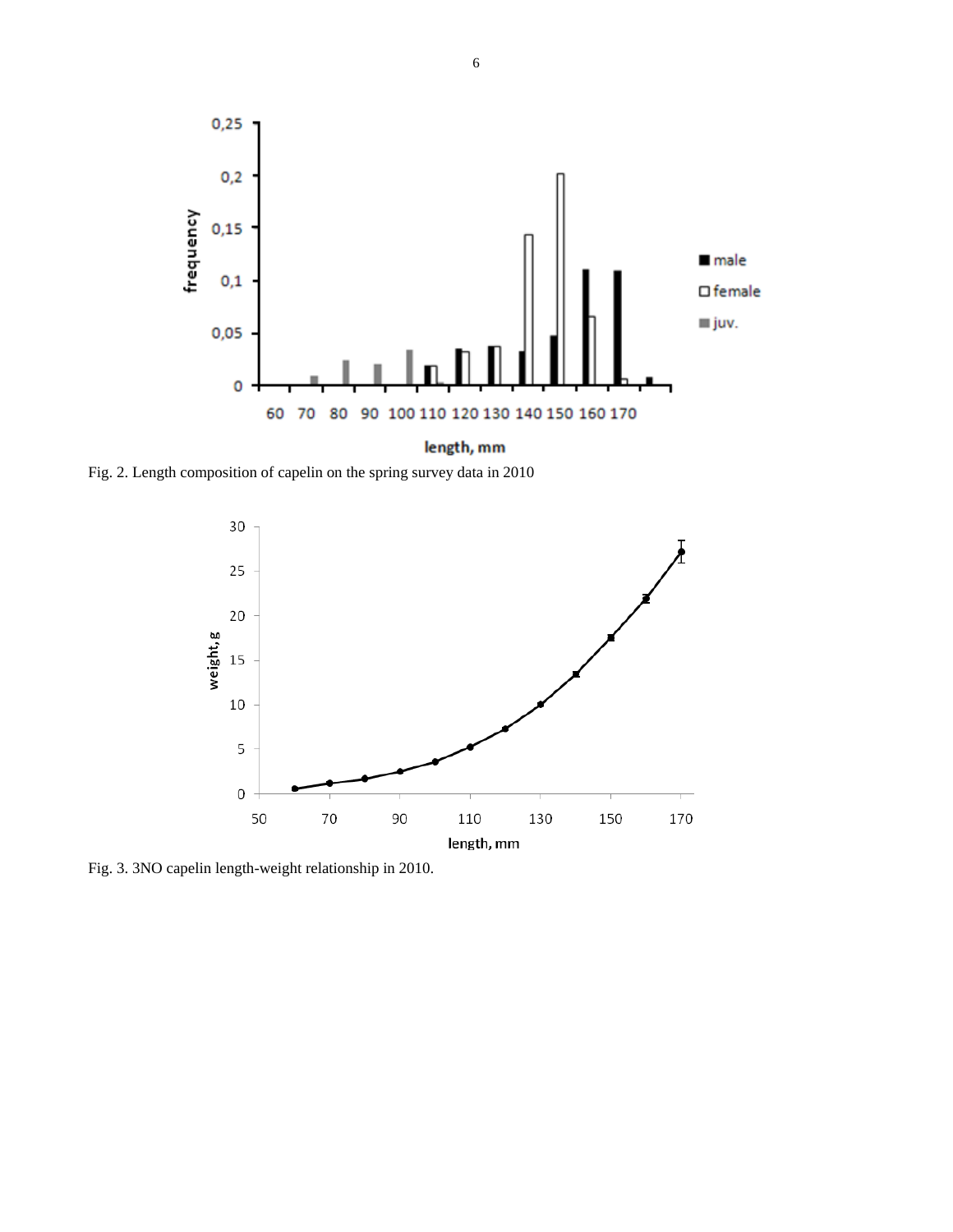

Fig. 4. Estimates of trawl biomass of capelin in Div. 3NO according to the data of Canadian spring surveys conducted in 1996-2010.



Fig. 5. Average catch  $(t/km^2)$  according to the data of Canadian spring surveys in Div. 3NO.